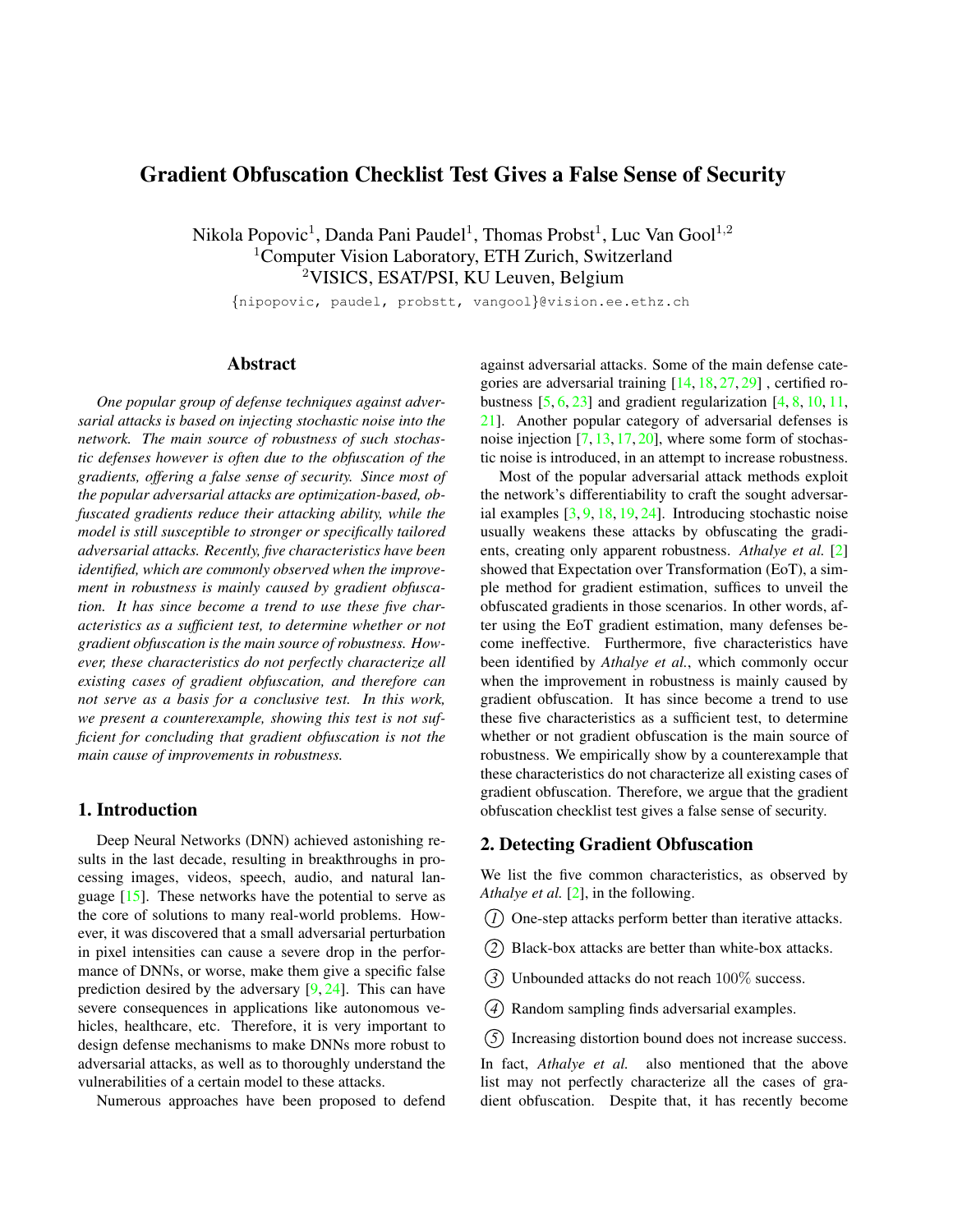<span id="page-1-1"></span>a trend to use these five characteristics as criteria of a "checklist", to determine whether or not the success of a stochastic defense is mainly caused by obfuscating the gradients [\[1,](#page-3-22) [7,](#page-3-15) [12,](#page-3-23) [13,](#page-3-16) [16,](#page-3-24) [17,](#page-3-17) [20,](#page-3-18) [28\]](#page-3-25). As a result, any given defense is claimed to provide the robustness beyond gradient obfuscation, if none of these five characteristics is observed.

In this work, we empirically show that such a claim can not be made. Our empirical study unveils a counterexample to the claim. In particular, we show that the Parametric Noise Injection (PNI) defense [\[20\]](#page-3-18), which does not exhibit any of the five characteristics, is still vulnerable to attacks with the EoT gradient estimation. Therefore, its improvement in robustness is mostly based on the obfuscation of gradients. This indicates that the five characteristics are insufficient to be used to determine the contribution of gradient obfuscation to robustness, in general.

# 3. Parametric Noise Injection (PNI)

In this section we give an overview of the PNI [\[20\]](#page-3-18) adversarial defense technique.

<span id="page-1-0"></span>This method injects noise to different components or location within the DNN in the following way:

$$
\tilde{v}_i = f_{\text{PNI}}(v_i) = v_i + \alpha_i \cdot \eta,
$$
  
\n
$$
\eta \sim \mathcal{N}(0, \sigma^2),
$$
  
\n
$$
\sigma = \sqrt{\frac{1}{N} \sum_i (v_i - \mu)},
$$
\n(1)

where  $v_i$  is an element of a noise-free tensor  $v$ , and  $v$ represents the input/weight/inter-layer tensor. Next,  $\mu$  is the estimated mean of  $v$ , and  $\eta$  is the additive noise term, which is a random variable following the Gaussian distribution. Finally,  $\alpha_i$  is the coefficient which scales the magnitude of the injected noise, and it is a learnable parameter which is optimized for the network's robustness. The default setting in [\[20\]](#page-3-18) is to apply PNI to weight tensors of convolutional and fully-connected layers (denoted as PNI-W), and to share the element-wise noise coefficient  $\alpha_i$  for all elements of a specific weight tensor (denoted as layerwise). We also evaluate the setting where the PNI is applied to tensors which are outputs of the convolutional and fully connected layers (denoted as PNI-A-a), because it has also shown good results [\[20\]](#page-3-18). Furthermore, we also explore sharing  $\alpha_i$  just for different channels inside the tensor (denoted as channelwise), or having different  $\alpha_i$  for different elements (denoted as elementwise).

## 4. Experiments

#### 4.1. Experimental setup

Adversarial attack strategies. In general, adversarial attacks exploit the differentiability of the network  $f(x)$ 

and its prediction loss  $\mathcal{L}(f(x), l)$ , with respect to the input image  $x$ , where  $l$  is the label. The attack aims to slightly modify the input  $x$  to maximize the prediction loss for the correct label *l*. To craft stronger adversarial samples, the fast gradient sign method (FGSM) [\[9\]](#page-3-1) is repeated K times with a step size of  $\alpha$ , followed by a projection to an  $\epsilon$  hypercube around the initial sample x,  $\hat{x}^k$  =  $\Pi_{x,\epsilon} \left[ \hat{x}^{k-1} + \alpha \operatorname{sgn}(\nabla_x \mathcal{L}(f(\hat{x}^{k-1}), l)) \right]$ . This is known as the projected gradient descent (PGD-K) attack [\[18\]](#page-3-4). Furthermore, the expectation-over-transformation (EOT) gradient estimation is usually more effective when dealing with noise inside the network, because of common gradient obfuscations  $[2]$ . This can be viewed as using PGD  $[18]$ with the proxy gradient,  $\mathbb{E}_{q(z)} \left[ \nabla_x \mathcal{L}(f(\hat{x}^{k-1}, z), l) \right] \approx$  $\frac{1}{T} \sum_{t=1}^{T} \nabla_x \mathcal{L}(f(\hat{x}^{k-1}, z_t), l)$ , where  $q(z)$  represents the distribution of the noise  $z \sim q(z)$  injected into the randomized classifier  $f(x, z)$ .

Adversarial vulnerability metrics. In order to evaluate adversarial robustness, we craft adversarial examples for each image in the validation set with the aforementioned attacks, and test the model's accuracy on those adversarial examples. When crafting each adversarial example, we initialize the attack's starting point randomly, inside the  $\epsilon$ −hypercube centered on  $x$ . We restart this procedure R times to find the strongest attack and always set the step size  $\alpha = 1$ .

Dataset. For conducting experiments, we use the ILSVRC-2012 ImageNet dataset, containing 1.2M training and 50000 validation images grouped into 1000 classes [\[22\]](#page-3-26).

Adversarial training. PNI is trained with the help of adversarial training [\[20\]](#page-3-18). Since we use the more computationally demanding ImageNet dataset, we employ the recent efficient adversarial training procedure described in [\[27\]](#page-3-5). Following [\[27\]](#page-3-5), the step sizes during adversarial training are  $\alpha = \{\frac{2.5}{255}, \frac{5}{255}\}\$  for  $\epsilon = \{\frac{2}{255}, \frac{4}{255}\}\$ , respectively. The models are evaluated for the same  $\epsilon$  used during the training.

Baselines. For all experiments, the baseline is the original network, without the PNI stochasticity. In a way, this baseline serves as an ablated model. A significant improvement over this baseline is necessary to claim any improvement in robustness. More importantly, the same must hold even with EoT gradient estimation so as to ensure that the robustness is not mainly due to gradient obfuscation.

Implementation details. For the main experiments, we use the ResNet architecture, where every convolutional layer has been extended with the PNI, as described in [\(1\)](#page-1-0). More specifically, we use the ResNet-50, as it provides a good trade-off between performance and computational complexity, and we train it from scratch. We use 100 randomly selected classes, because of the high computational demand of the ImageNet dataset, adversarial training, and adversarial evaluation altogether. During training, we use hyperparameters recently proposed in [\[25\]](#page-3-27), which have shown to work well for ResNets [\[26\]](#page-3-28). We train for 150, because it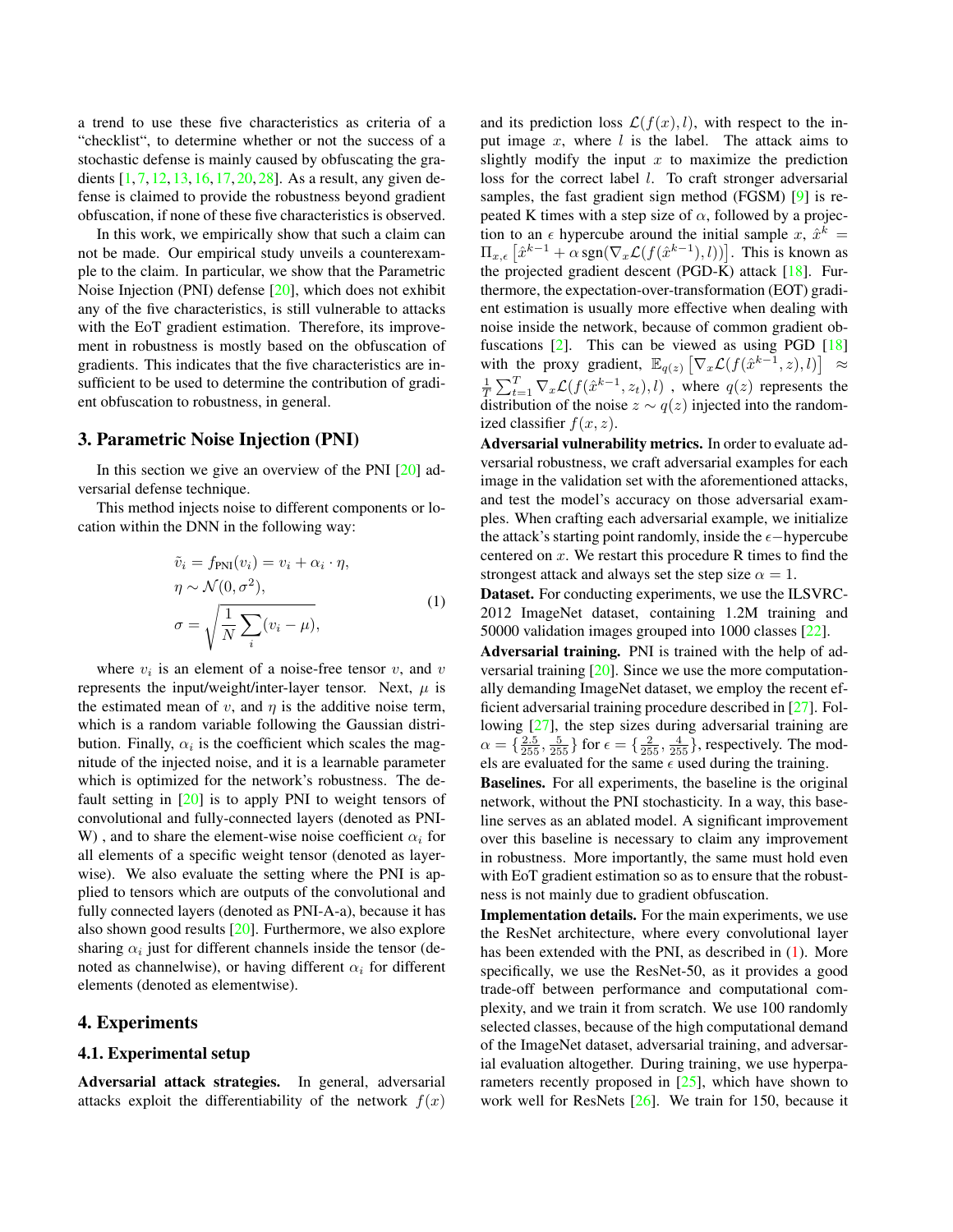<span id="page-2-1"></span>turns out to be sufficient in this setting with 100 classes.

Furthermore, we also preform experiments on the DeiT-S transformer [\[25\]](#page-3-27), since transformer architectures are becoming very popular and relevant in computer vision. The DeiT-S has the parameter count and computational complexity similar to a ResNet-50. We extend the fullyconnected layer, just after the activation (in the MLP block), with the PNI on its weights (PNI-W-fc2). This experiment also analyzes the case of less aggressive noise, since PNI is not used in all parametrized blocks of the transformer. The initial experiments, like described in the case of ResNet, did not perform as well, probably because of the data hungry nature of transformers. Therefore, we use the whole ImageNet dataset for this experiment. However, because of high computational demand, we start from pre-trained models on ImageNet, like the ones described in [\[25\]](#page-3-27). During the fine-tuning, which lasts for 20 epochs, we use the AdamW optimizer and a cosine scheduler with a learning rate of  $10^{-5}$ , which gradually decays to  $10^{-6}$ .

During every evaluation, we restart the attack 5 times to construct a stronger attack and we use 10 steps for the PGD attack (PGD-10). The number of samples for the EoT estimation is 25 in the case of ResNet50 on 100 classes (EoT-25), and 5 in the case of DeiT-S on all 1000 classes (EoT-5).

#### 4.2. Results

In Table [1](#page-2-0) we see that inserting various forms of PNI improves the adversarial robustness of both the ResNet50 and DeiT-S over the respective baselines, for both FGSM and PGD-10 attacks. In contrast, when EoT is used to estimate the gradients during the attacks, the effect of PNI is even detrimental, weakening the desired robustness. Note that being effective against regular PGD, but ineffective against PGD with EoT, is clear evidence for gradient obfuscation being the main source of robustness. Rather than strengthening the robustness of the visual features, such defenses rather make it harder to find the adversarial example with gradient-based attacks. EoT however allows to uncover the adversarial direction by averaging multiple noisy gradient samples, and exposes the original vulnerability of the network. Note that the results of Table [1](#page-2-0) (a) and (b) cannot be directly compared, due to the differences in the following aspects: number of classes, number of EoT samples, network backbones, and the training protocols. Nevertheless, both (a) and (b) support our conclusions.

# 5. Conclusion

In this paper, we reflect on the problem of gradient obfuscation in the case of stochastic defense techniques against adversarial attacks. Athalye et al. [\[2\]](#page-3-21) observed five common characteristics, when the improvement in robustness is mainly caused by gradient obfuscation. They also stated that "these behaviors may not perfectly characterize all <span id="page-2-0"></span>Table 1. Robustness of models with and without PNI. Inserting various forms of PNI improves the adversarial robustness of both the ResNet50 and DeiT-S over the respective baselines, for both FGSM and PGD-10 attacks. In contrast, when EoT is used to estimate the gradients during the attacks, the effect of PNI is even detrimental, weakening the desired robustness. This is a clear sign of gradient obfuscation being the main source of robustness.

(a) ResNet50 trained from scratch with PNI, on 100 ImageNet classes.

|                                       | Accuracy $\uparrow$                                                    |                       |                                     |                    |                                  |  |  |
|---------------------------------------|------------------------------------------------------------------------|-----------------------|-------------------------------------|--------------------|----------------------------------|--|--|
|                                       | Clean<br>samples                                                       | <b>FGSM</b><br>attack | <b>FGSM</b><br>attack<br>$(EqT-25)$ | $PDG-10$<br>attack | $PDG-10$<br>attack<br>$(EqT-25)$ |  |  |
|                                       | Adversarial training from scratch with $\epsilon =$<br>$\frac{2}{255}$ |                       |                                     |                    |                                  |  |  |
| ResNet50                              | 82.90%                                                                 | 72.24%                |                                     | 65.44%             |                                  |  |  |
| $ResNet50 + PNI-W$<br>(layerwise)     | 83.16%                                                                 | 77.60% 1              | 71.30%↓                             | 70.26% ↑           | 62.70% L                         |  |  |
| $ResNet50 + PNI-W$<br>(channelwise)   | 84.50%                                                                 | 77.62% 1              | 70.20%↓                             | 68.92% 1           | 60.02%↓                          |  |  |
| $ResNet50 + PNI-W$<br>(elementwise)   | 83.18%                                                                 | 76.00% 1              | $69.96\%$ $\perp$                   | 68.74% 1           | 61.70% ↓                         |  |  |
| $ResNet50 + PNI-A-a$<br>(laverwise)   | 85.06%                                                                 | 75.52% 1              | 69.16%↓                             | 66.74% 1           | 59.04%↓                          |  |  |
| $ResNet50 + PNI-A-a$<br>(channelwise) | 85.20%                                                                 | 75.38% ↑              | 69.12%↓                             | 66.64% ↑           | 59.08%↓                          |  |  |
|                                       | Adversarial training from scratch with $\epsilon =$<br>$\frac{4}{255}$ |                       |                                     |                    |                                  |  |  |
| Res50                                 | 78.12%                                                                 | 61.72%                |                                     | 50.94%             |                                  |  |  |
| $ResNet50 + PNI-W$<br>(layerwise)     | 82.02%                                                                 | 71.24% 1              | 60.64 $%$ $\downarrow$              | 60.60% ↑           | 44.50%↓                          |  |  |
| $ResNet50 + PNI-W$<br>(channelwise)   | 82.54%                                                                 | 72.68% 1              | 60.36% L                            | 60.38% $\uparrow$  | 42.62% L                         |  |  |
| $ResNet50 + PNI-W$<br>(elementwise)   | 79.76%                                                                 | 72.42% 1              | 62.86% 1                            | 63.40% ↑           | 48.00%↓                          |  |  |
| $ResNet50 + PNI-A-a$<br>(layerwise)   | 82.08%                                                                 | 67.32% 1              | 56.90% L                            | 55.12% 1           | 42.64% L                         |  |  |
| $ResNet50 + PNI-A-a$<br>(channelwise) | 81.92%                                                                 | 67.90% 1              | 57.84% ↓                            | 55.92% ↑           | 43.34%↓                          |  |  |
|                                       |                                                                        |                       |                                     |                    |                                  |  |  |

(b) DeiT-S fine-tuned with PNI, on all 1000 ImageNet classes.

|                                       | Accuracy $\uparrow$                                          |                       |                                    |                    |                                                |  |  |  |
|---------------------------------------|--------------------------------------------------------------|-----------------------|------------------------------------|--------------------|------------------------------------------------|--|--|--|
|                                       | Clean<br>samples                                             | <b>FGSM</b><br>attack | <b>FGSM</b><br>attack<br>$(EqT-5)$ | $PDG-10$<br>attack | $\overline{PDG} - 10$<br>attack<br>$(EqT - 5)$ |  |  |  |
|                                       | $\frac{2}{255}$<br>Adversarial fine-tuning with $\epsilon =$ |                       |                                    |                    |                                                |  |  |  |
| DeiT-S                                | 71.61%                                                       | 53.27%                |                                    | 42.33%             |                                                |  |  |  |
| $DeiT-S + PNI-W-fc2$<br>(layerwise)   | 73.50%                                                       | 58.06% ↑              | 54.40% ↑                           | 44.84% 1           | 40.60%↓                                        |  |  |  |
| $DeiT-S + PNI-W-fc2$<br>(channelwise) | 72.88%                                                       | 57.02% 1              | 53.58% ↑                           | 44.47% ↑           | 40.96%↓                                        |  |  |  |
| $DeiT-S + PNI-W-fc2$<br>(elementwise) | 72.51%                                                       | 56.66% ↑              | 53.49% $\uparrow$                  | 44.49% ↑           | 41.08%↓                                        |  |  |  |
|                                       | $\frac{4}{255}$<br>Adversarial fine-tuning with $\epsilon =$ |                       |                                    |                    |                                                |  |  |  |
| DeiT-S                                | 65.04%                                                       | 39.98%                |                                    | 27.24%             |                                                |  |  |  |
| $DeiT-S + PNI-W-fc2$<br>(layerwise)   | 68.77%                                                       | 47.12% 1              | 41.56% ↑                           | 31.07% 1           | 25.90%↓                                        |  |  |  |
| $DeiT-S + PNI-W-fc2$<br>(channelwise) | 67.40%                                                       | 45.07% ↑              | 40.78% 1                           | 30.22% ↑           | $26.11\%$ $\downarrow$                         |  |  |  |
| $DeiT-S + PNI-W-fc2$<br>(elementwise) | 67.02%                                                       | 44.24% 1              | 40.61% ↑                           | 29.99% ↑           | $26.13\%$ $\downarrow$                         |  |  |  |

cases of masked gradients". Despite this, it has become a trend to claim that obfuscated gradients are not the main source of improvements in robustness, if none of these five characteristics hold true  $[7, 13, 20]$  $[7, 13, 20]$  $[7, 13, 20]$  $[7, 13, 20]$  $[7, 13, 20]$ . We refute such claims on a large-scale dataset by providing a counterexample.

In particular, we have shown that the popular Parametric Noise Injection (PNI) exploits gradient obfuscation to improve robustness, despite of passing the five characteristics checklist test. The exploitation of the gradient obfuscation is unveiled based on the following observations:

- PNI passes the five characteristics checklist test [\[20\]](#page-3-18).
- Adding PNI improves the adversarial robustness towards FGSM and PGD attacks.